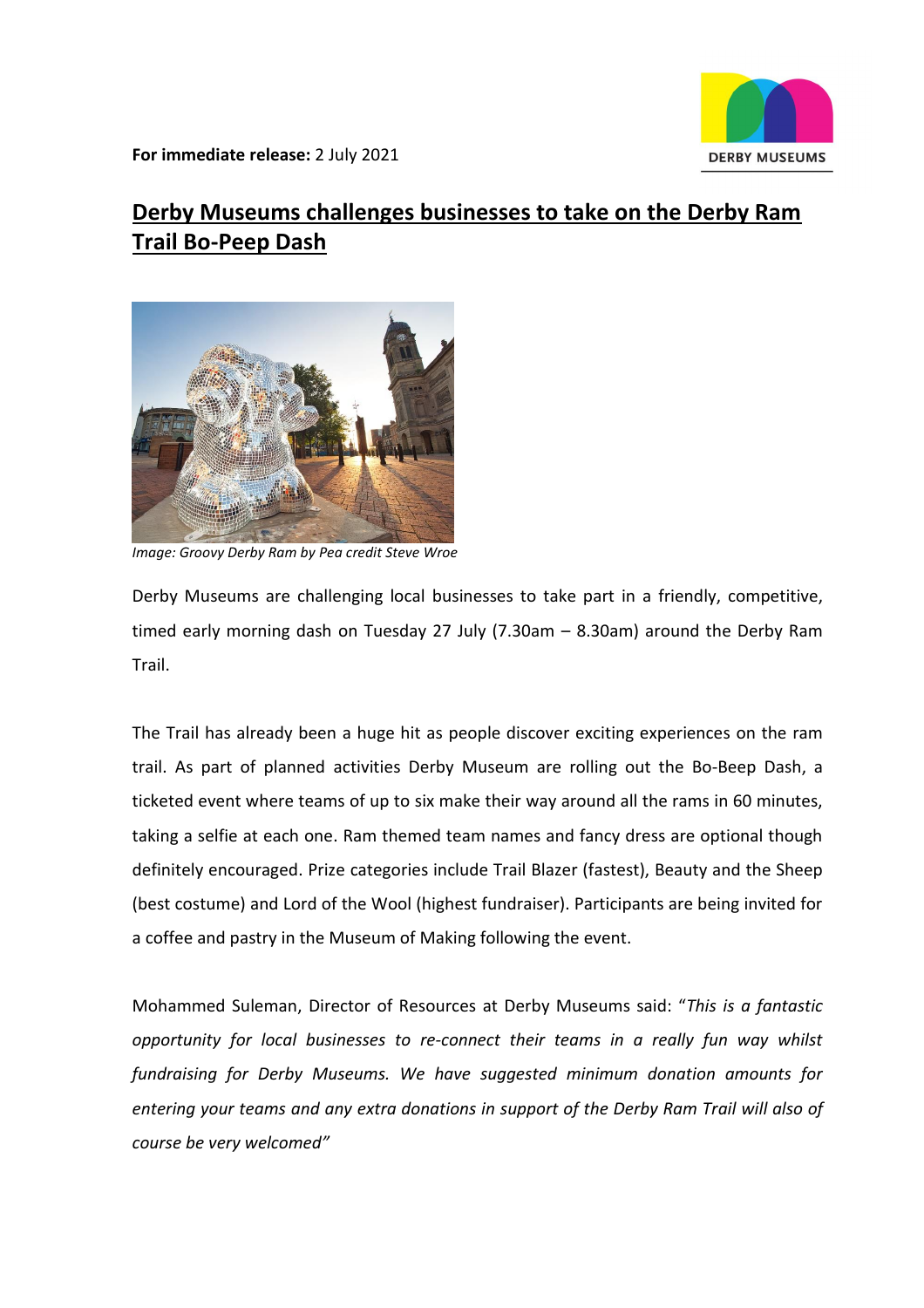

Any businesses interested in sponsoring the event are encouraged to contact Jenny Cuadrado, Head of Fundraising: [jennifer@derbymuseums.org](mailto:jennifer@derbymuseums.org) for more information.

A custodian of the city's cultural heritage, Derby Museums is an independent charitable trust that manages three museums in Derby: Derby Museum and Art Gallery, Pickford's House, and the new Museum of Making. Through its award-winning programmes, among other laudable initiatives, Derby Museums provides free learning activities and events for over 4,700 school pupils and 14,000 children and families each year. By fundraising for Derby Museums will continue in the conservation of Derby's rich heritage for future generations.

#### **-Ends-**

For more information, please contact Jenny Cuadrado, Head of Fundraising: [jennifer@derbymuseums.org](mailto:jennifer@derbymuseums.org) / 01332 642617.

#### **Notes for Editors**

#### **[Derby Ram Trail](https://www.derbyramtrail.org/)**

Is a spectacular free art sculpture trail which will be in Derby until Sunday  $22<sup>nd</sup>$  August 2021. A flock of fabulously colourful and unique rams will take you on a trail around the beautiful city of Derby. The ram sculpture is based on the mythical Derby Ram from the 18th Century song, which according to legend was ten yards high with enormous horns and a huge flowing fleece. The story tells how people from all over came to see the huge Derby Ram, and we are excited that people are once again flocking to Derby. The Derby Ram Trail is brought to you by Derby Museums, together with Wild in Art and Presenting Partner Cathedral Quarter Business Improvement District (BID). Wild in Art is a leading producer of creative events that transform places into free, family-friendly outdoor art galleries.

The Derby Ram Trail is raising money for Derby Museums, helping to secure the future of our free museums for everyone to enjoy. Every pound raised will be doubled by a grant from the National Lottery Heritage Fund.

[www.derbyramtrail.org](http://www.derbyramtrail.org/) @derbyramtrail | #DerbyRamTrail

**Wild in Art**